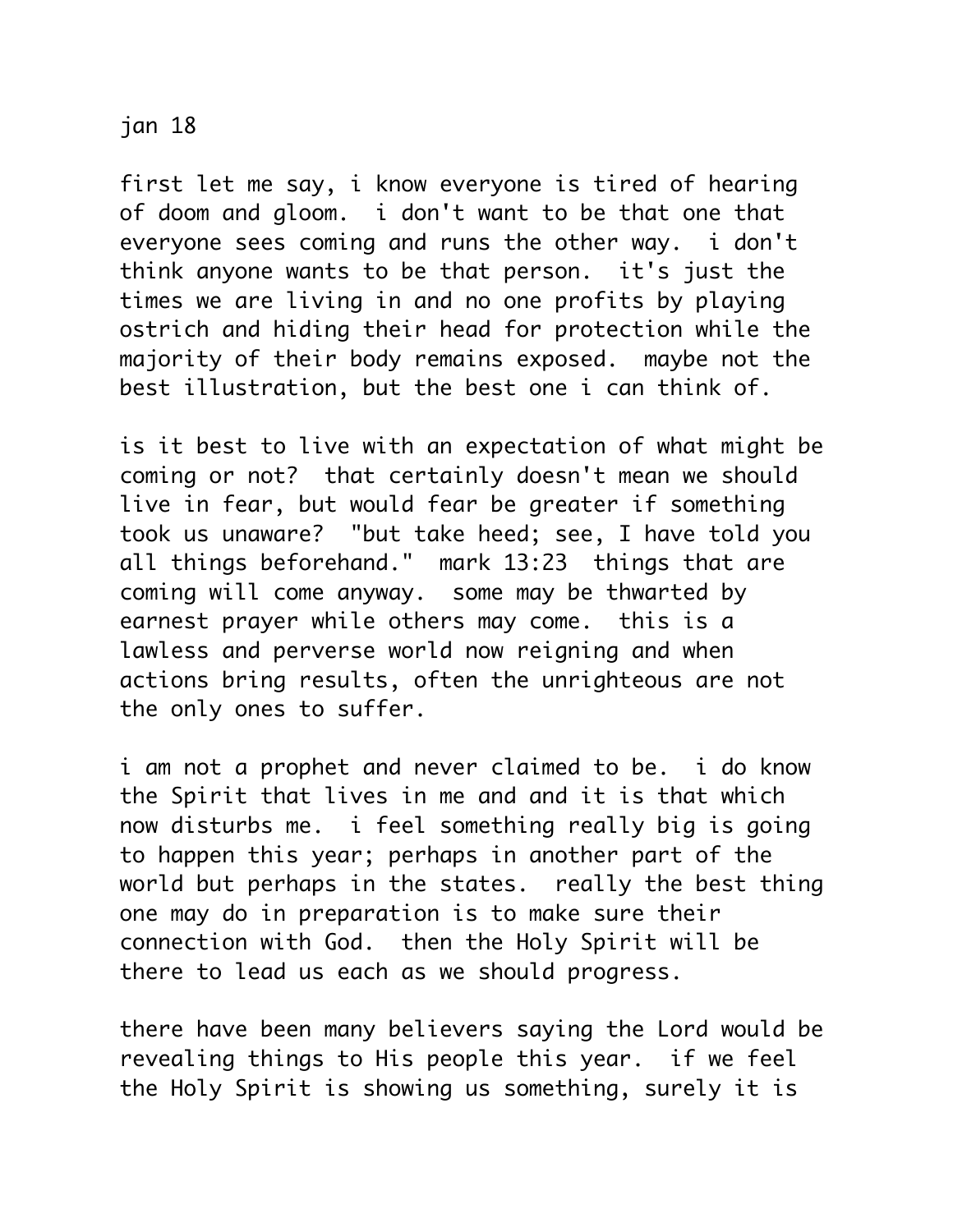not so we can just think about it and keep it to our self. a message or a warning is not for the one alone, but for the body as a whole. "i believed and therefore i spoke." 2 cor 4:13

the perfect christian would do all those things to bible urges us to do. walk in the Spirit. pray without ceasing. set aside that sin which does so easily beset us. of course we all know the weakness of the flesh. even when Jesus was in the garden preparing for the task before Him, He returned several times to find His disciples sleeping instead of watching. "the spirit indeed is willing, but the flesh is weak." matt 26:41

God has a purpose and a plan. there is a designated part for everyone. are you ready to play your part? the thing that comes to mind is a broadway play and it's cast. the more prominent players usually have an understudy ready to step in if something should prevent them from fulfilling their part.

i believe God has understudies too. if one does not fulfill their part, then God has someone who will. i pray we will all be like the prophet isaiah. "then i said, "here am i! send me." isa 6:8 if we are ready and willing, He will make us able. we must believe that as we step out in faith.

yes, faith. faith in what He did and faith in what He said. we know, without faith, it is impossible to please God. "did I not say to you that if you would believe you would see the glory of God?" john 11:40 we believe and we shall see. this is my statement of